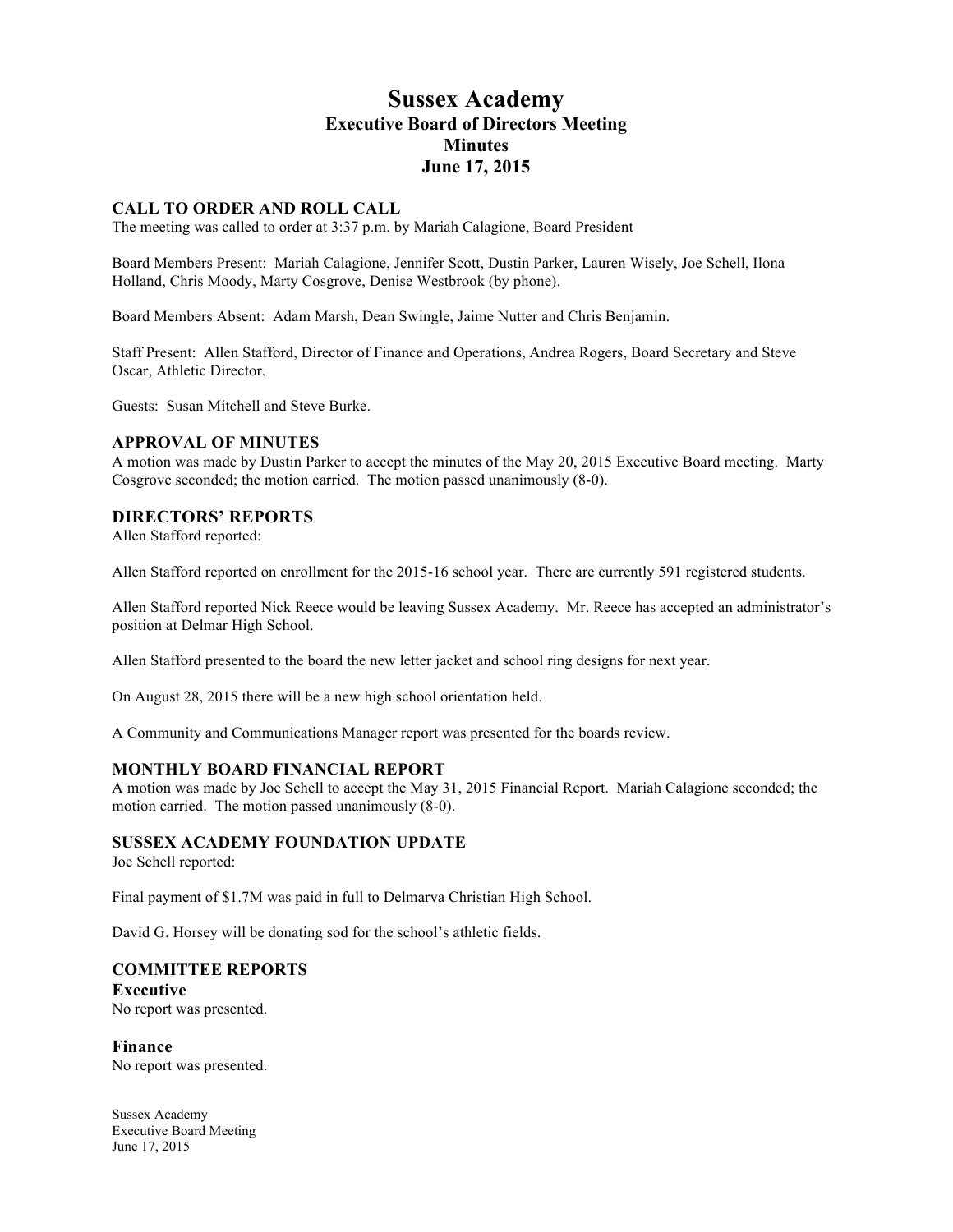### **Recognition**

A retirement luncheon was held for Bruce Egolf on Friday, June 12, 2015 at the Brick Hotel. Mr. Egolf was presented with a fifteen-year service award.

Mariah Calagione, Board President and Adam Marsh were recognized for their final terms on the board.

# **Public Relations**

A written report was submitted.

### **Building and Grounds**

There will be a temporary entrance on the north end of the building until renovations to the lobby area are complete.

# **Program Development**

No report presented.

### **Athletics**

Marty Cosgrove reported:

There will be 7 teacher coaches for the 2015-16 school year.

Sussex Academy has reached a 3-year agreement with Under Armour® to supply our JV/V sports teams with athletic wear at a discount of 40%.

# **Legislative**

No report was presented.

### **Policy**

No report was presented.

### **Library**

Ilona Holland reported that she is reviewing the 12 applications that were received for the librarian position.

### **Nomination Committee**

A motion was made by Mariah Calagione to have Jennifer Scott replace Mariah Calagione as President. Joe Schell seconded; the motion carried. The motion passed unanimously (8-0). A motion was made by Jennifer Scott to elect Denise Westbrook as Board Vice President. Mariah Calagione seconded; the motion carried. The motion passed unanimously (8-0).

### **OLD BUSINESS**

Allen Stafford proposed the board have a workshop this summer to discuss and dive into other issues that are important and not addressed during a regular meeting.

### **NEW BUSINESS**

Susan Mitchell and Steve Burke were sworn in by taking the Oath of Office.

Jennifer Scott asked new board members to serve on at least two committees.

### **PUBLIC COMMENTS**

There were no public comments.

### **EXECUTIVE SESSION**

There was no executive session.

Sussex Academy Executive Board Meeting June 17, 2015